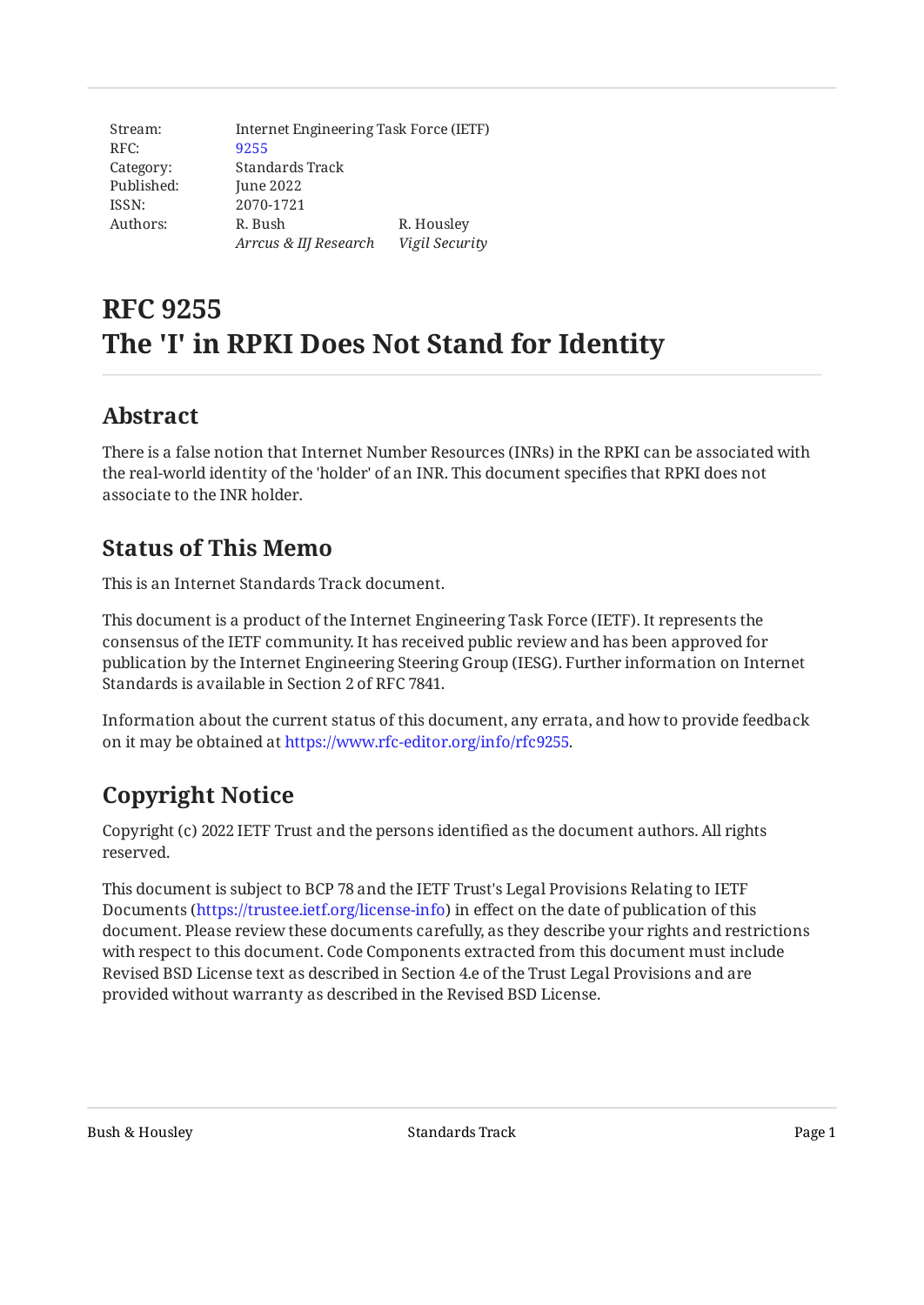#### <span id="page-1-0"></span>**[Table of Contents](#page-1-0)**

- [1](#page-1-1). [Introduction](#page-1-1)
	- [1.1.](#page-2-0) [Requirements Language](#page-2-0)
- [2](#page-2-1). [The RPKI is for Authorization](#page-2-1)
- [3](#page-2-2). [Discussion](#page-2-2)
- [4](#page-4-0). [Security Considerations](#page-4-0)
- [5](#page-4-1). [IANA Considerations](#page-4-1)
- [6](#page-4-2). [References](#page-4-2)
	- [6.1.](#page-4-3) [Normative References](#page-4-3)
	- [6.2.](#page-5-0) [Informative References](#page-5-0)

[Acknowledgments](#page-5-1)

[Authors' Addresses](#page-5-2)

### <span id="page-1-1"></span>**[1. Introduction](#page-1-1)**

The Resource Public Key Infrastructure (RPKI), see [[RFC6480\]](#page-4-4), "represents the allocation hierarchy of IP address space and Autonomous System (AS) numbers," which are collectively known as Internet Number Resources (INRs). Since initial deployment, the RPKI has grown to include other similar resource and routing data, e.g., Router Keying for BGPsec [RFC8635].

In security terms, the phrase "Public Key" implies there is also a corresponding private key [[RFC5280\]](#page-4-5). The RPKI provides strong authority to the current holder of INRs; however, some people have a desire to use RPKI private keys to sign arbitrary documents as the INR 'holder' of those resources with the inappropriate expectation that the signature will be considered an attestation to the authenticity of the document content. But, in reality, the RPKI certificate is only an authorization to speak for the explicitly identified INRs; it is explicitly not intended for authenticationof the 'holders' of the INRs. This situation is emphasized in Section 2.1 of [RFC6480].

It has been suggested that one could authenticate real-world business transactions with the signatures of INR holders. For example, Bill's Bait and Sushi (BB&S) could use the private key attesting to that they are the holder of their AS in the RPKI to sign a Letter of Authorization (LOA) for some other party to rack and stack hardware owned by BB&S. Unfortunately, while this may be technically possible, it is neither appropriate nor meaningful.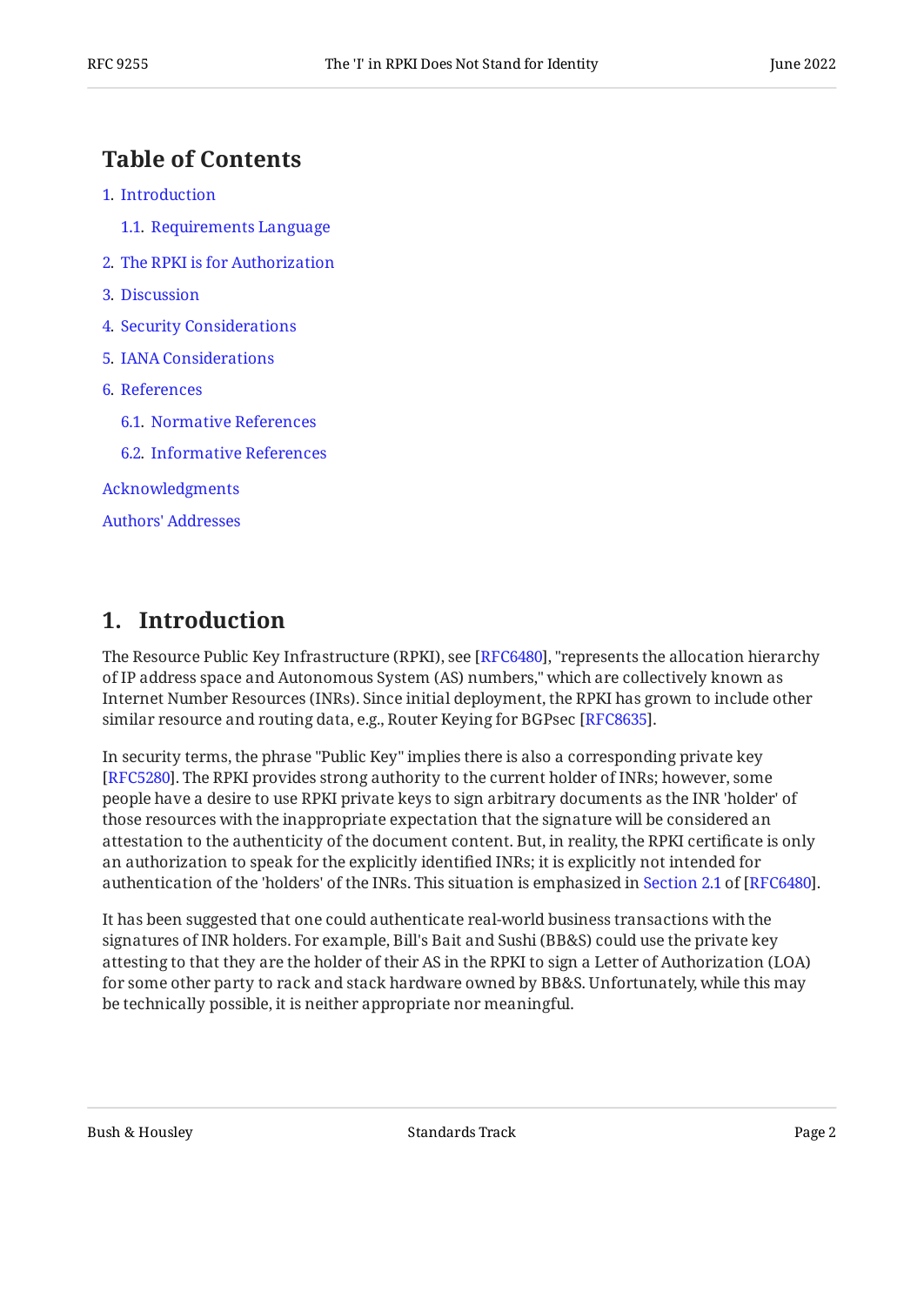The 'I' in RPKI actually stands for "Infrastructure," as in Resource Public Key Infrastructure, not for "Identity". In fact, the RPKI does not provide any association between INRs and the real-world holder(s) of those INRs. The RPKI provides authorization to make assertions only regarding Internet Number Resources, such as IP prefixes or AS numbers, and data such as [Autonomous](#page-5-4) . [System Provider Authorization \(ASPA\) records](#page-5-4) [[ASPA-PROFILE](#page-5-4)]

In short, avoid the desire to use RPKI certificates for any purpose other than the verification of authorizations associated with the delegation of INRs or attestations related to INRs. Instead, recognize that these authorizations and attestations take place irrespective of the identity of an RPKI private key holder.

#### <span id="page-2-0"></span>**[1.1. Requirements Language](#page-2-0)**

The key words "MUST", "MUST NOT", "REQUIRED", "SHALL", "SHALL NOT", "SHOULD", "SHOULD NOT", "**RECOMMENDED", "NOT RECOMMENDED", "MAY",** and "OPTIONAL" in this document are to be interpreted as described in BCP 14 [RFC2119] [RFC8174] when, and only when, they appear in all capitals, as shown here.

### <span id="page-2-1"></span>**[2. The RPKI is for Authorization](#page-2-1)**

The RPKI was designed and specified to sign certificates for use within the RPKI itself and to generate Route Origin Authorizations (ROAs) [\[RFC6480\]](#page-4-4) for use in routing. Its design intentionally precluded use for attesting to real-world identity as, among other issues, it would expose the Certification Authority (CA) to liability.

That the RPKI does not authenticate real-world identity is by design. If it tried to do so, aside from the liability, it would end in a world of complexity with no proof of termination.

Registries such as the Regional Internet Registries (RIRs) provide INR to real-world identity mapping through WHOIS [RFC3912] and similar services. They claim to be authoritative, at least for the INRs that they allocate.

That is, RPKI-based credentials of INRs **MUST NOT** be used to authenticate real-world documents or transactions. That might be done with some formal external authentication of authority allowing an otherwise anonymous INR holder to authenticate the particular document or transaction. Given such external, i.e. non-RPKI, verification of authority, the use of RPKI-based credentials adds no authenticity.

### <span id="page-2-2"></span>**[3. Discussion](#page-2-2)**

[Section 2.1](https://www.rfc-editor.org/rfc/rfc6480#section-2.1) of the RPKI base document [[RFC6480\]](#page-4-4) says explicitly "An important property of this PKI is that certificates do not attest to the identity of the subject."

[[RFC7382\]](#page-4-8) states that the Subject name in each certificate SHOULD NOT be meaningful and goes on to explain this at some length. [Section 3.1](https://www.rfc-editor.org/rfc/rfc7382#section-3.1) of "Template for a Certification Practice Statement (CPS) for the Resource PKI (RPKI)"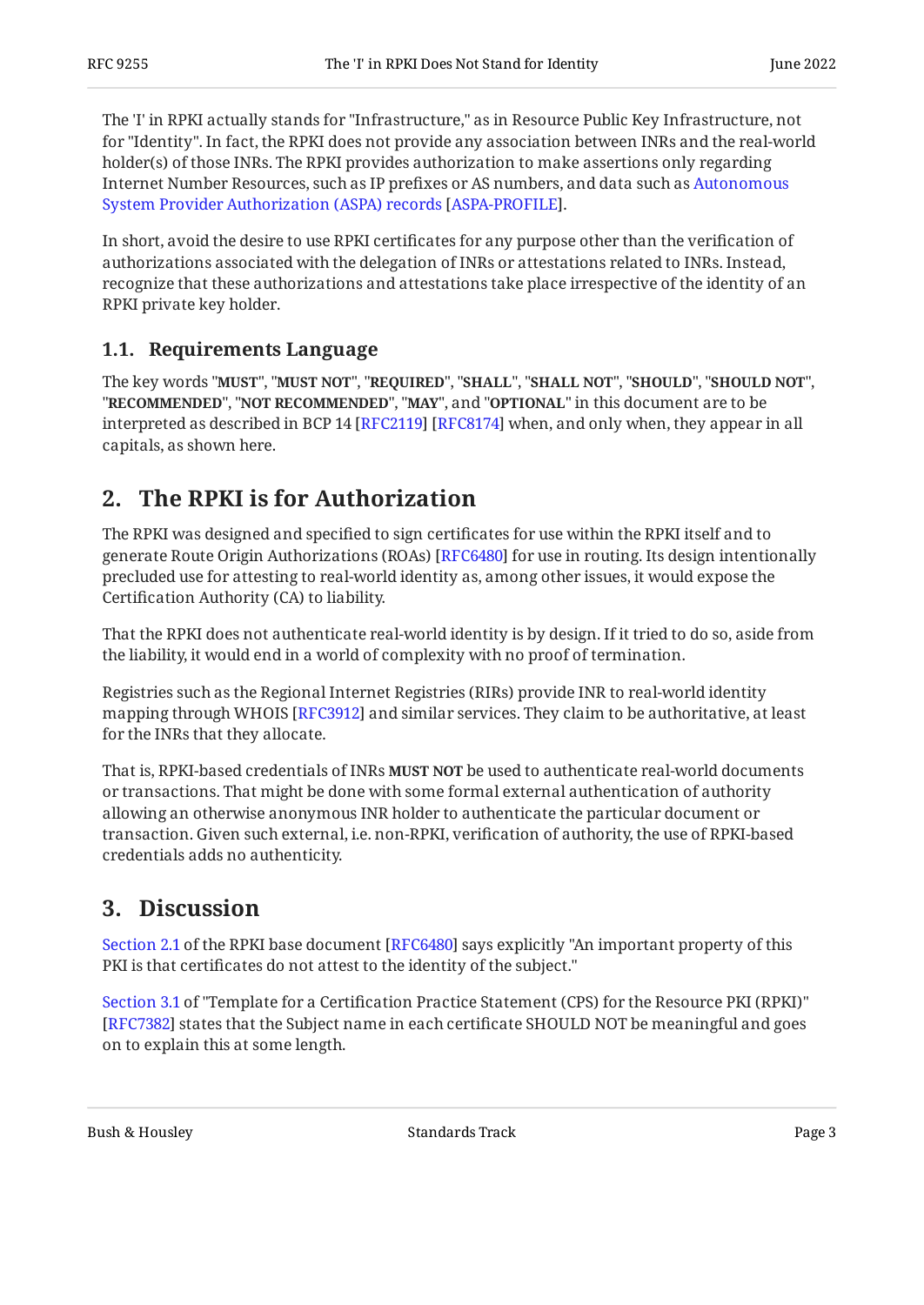Normally, the INR holder does not hold the private key attesting to their resources; the CA does. The INR holder has a real-world business relationship with the CA for which they have likely signed real-world documents.

As the INR holder does not have the keying material, they rely on the CA, to which they presumably present credentials, to manipulate their INRs. These credentials may be user ID and password (with two-factor authentication one hopes), a hardware token, client browser certificates, etc.

Hence schemes such as Resource Tagged Attestations [[RPKI-RTA](#page-5-6)] and Signed Checklists [\[RPKI-](#page-5-7)[RSC\]](#page-5-7) must go to great lengths to extract the supposedly relevant keys from the CA.

For some particular INR, say, Bill's Bait and Sushi's Autonomous System (AS) number, someone out on the net probably has the credentials to the CA account in which BB&S's INRs are registered. That could be the owner of BB&S, Randy's Taco Stand, an IT vendor, or the Government of Elbonia. One simply can not know.

In large organizations, INR management is often compartmentalized with no authority over anything beyond dealing with INR registration. The INR manager for Bill's Bait and Sushi is unlikely to be authorized to conduct bank transactions for BB&S, or even to authorize access to BB&S's servers in some colocation facility.

Then there is the temporal issue. The holder of that AS may be BB&S today when some document was signed, and could be the Government of Elbonia tomorrow. Or the resource could have been administratively moved from one CA to another, likely requiring a change of keys. If so, how does one determine if the signature on the real-world document is still valid?

While Ghostbuster Records [\[RFC6493\]](#page-5-8) may seem to identify real-world entities, their semantic content is completely arbitrary and does not attest to holding of any INRs. They are merely clues for operational support contact in case of technical RPKI problems.

Usually, before registering INRs, CAs require proof of an INR holding via external documentation and authorities. It is somewhat droll that the CPS Template [[RFC7382\]](#page-4-8) does not mention any diligence the CA must, or even might, conduct to assure the INRs are in fact owned by a registrant.

That someone can provide 'proof of possession' of the private key signing over a particular INR should not be taken to imply that they are a valid legal representative of the organization in possession of that INR. They could be in an INR administrative role, and not be a formal representative of the organization.

Autonomous System Numbers do not identify real-world entities. They are identifiers some network operators 'own' and are only used for loop detection in routing. They have no inherent semantics other than uniqueness.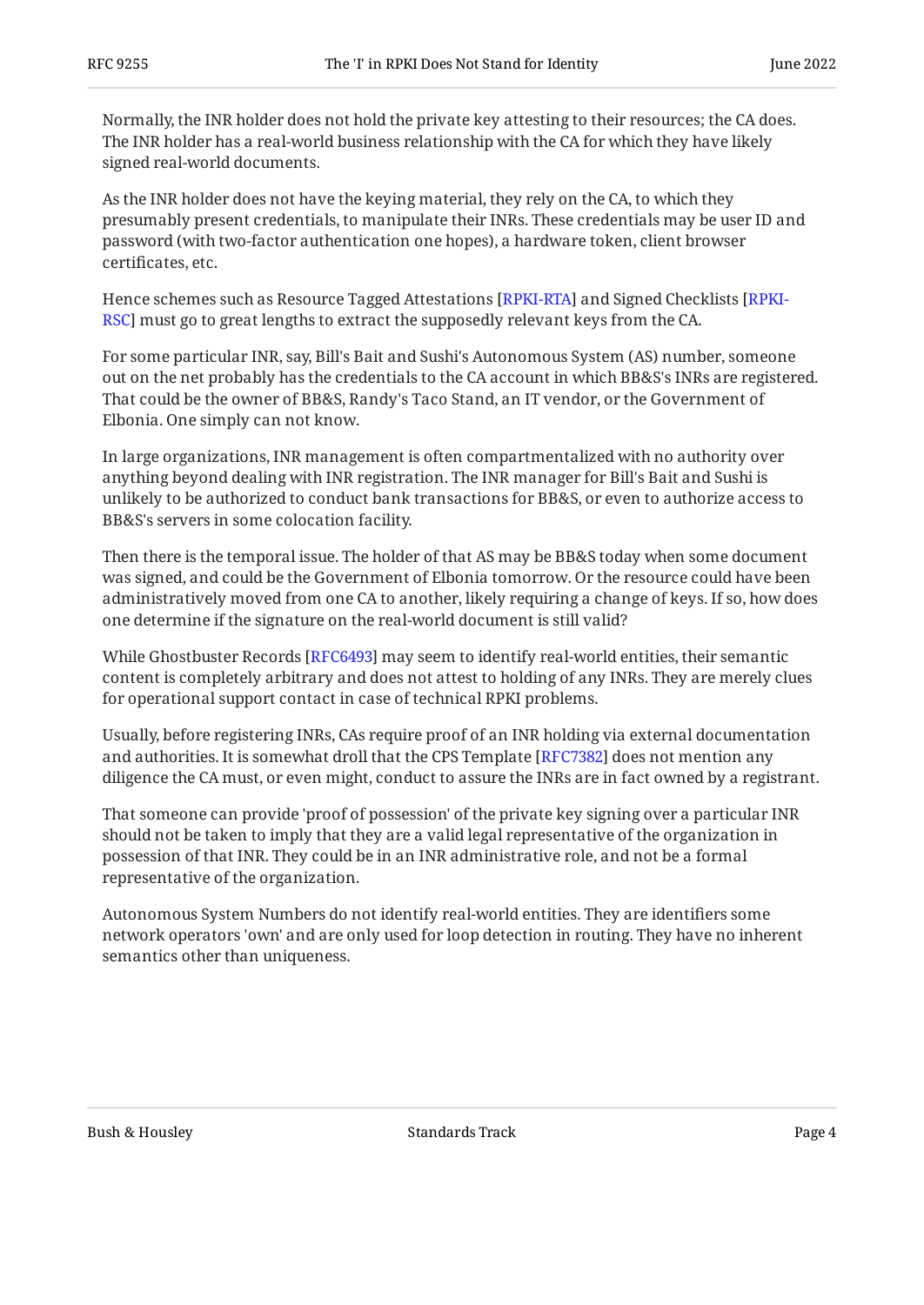#### <span id="page-4-0"></span>**[4. Security Considerations](#page-4-0)**

Attempts to use RPKI data to authenticate real-world documents or other artifacts requiring identity, while possibly cryptographically valid within the RPKI, are misleading as to any authenticity.

When a document is signed with the private key associated with an RPKI certificate, the signer is speaking for the INRs (the IP address space and AS numbers) in the certificate. This is not an identity; this is an authorization. In schemes such as Resource Tagged Attestations [\[RPKI-RTA](#page-5-6)] and Signed Checklists [RPKI-RSC], the signed message further narrows this scope of INRs. The INRs in the message are a subset of the INRs in the certificate. If the signature is valid, the message content comes from a party that is authorized to speak for that subset of INRs.

<span id="page-4-1"></span>Control of INRs for an entity could be used to falsely authorize transactions or documents for which the INR manager has no authority.

### **[5. IANA Considerations](#page-4-1)**

<span id="page-4-2"></span>This document has no IANA actions.

#### <span id="page-4-3"></span>**[6. References](#page-4-2)**

#### **[6.1. Normative References](#page-4-3)**

- <span id="page-4-6"></span>**[RFC2119]** Bradner, S., "Key words for use in RFCs to Indicate Requirement Levels", BCP 14, RFC 2119, DOI 10.17487/RFC2119, March 1997, [<https://www.rfc-editor.org/info/](https://www.rfc-editor.org/info/rfc2119) . [rfc2119](https://www.rfc-editor.org/info/rfc2119)>
- <span id="page-4-5"></span>**[RFC5280]** Cooper, D., Santesson, S., Farrell, S., Boeyen, S., Housley, R., and W. Polk, "Internet Profile", RFC 5280, DOI 10.17487/RFC5280, May 2008, [<https://www.rfc-editor.org/](https://www.rfc-editor.org/info/rfc5280) . [info/rfc5280>](https://www.rfc-editor.org/info/rfc5280) X.509 Public Key Infrastructure Certificate and Certificate Revocation List (CRL)
- <span id="page-4-4"></span>**[RFC6480]** Lepinski, M. and S. Kent, "An Infrastructure to Support Secure Internet Routing", RFC 6480, DOI 10.17487/RFC6480, February 2012, [<https://www.rfc-editor.org/info/](https://www.rfc-editor.org/info/rfc6480) . [rfc6480](https://www.rfc-editor.org/info/rfc6480)>
- <span id="page-4-8"></span>**[RFC7382]** Kent, S., Kong, D., and K. Seo, "Template for a Certification Practice Statement (CPS) for the Resource PKI (RPKI)", BCP 173, RFC 7382, DOI 10.17487/RFC7382, April 2015, <[https://www.rfc-editor.org/info/rfc7382>](https://www.rfc-editor.org/info/rfc7382).
- <span id="page-4-7"></span>**[RFC8174]** Leiba, B., "Ambiguity of Uppercase vs Lowercase in RFC 2119 Key Words", BCP 14, RFC 8174, DOI 10.17487/RFC8174, May 2017, <[https://www.rfc-editor.org/info/](https://www.rfc-editor.org/info/rfc8174) . [rfc8174](https://www.rfc-editor.org/info/rfc8174)>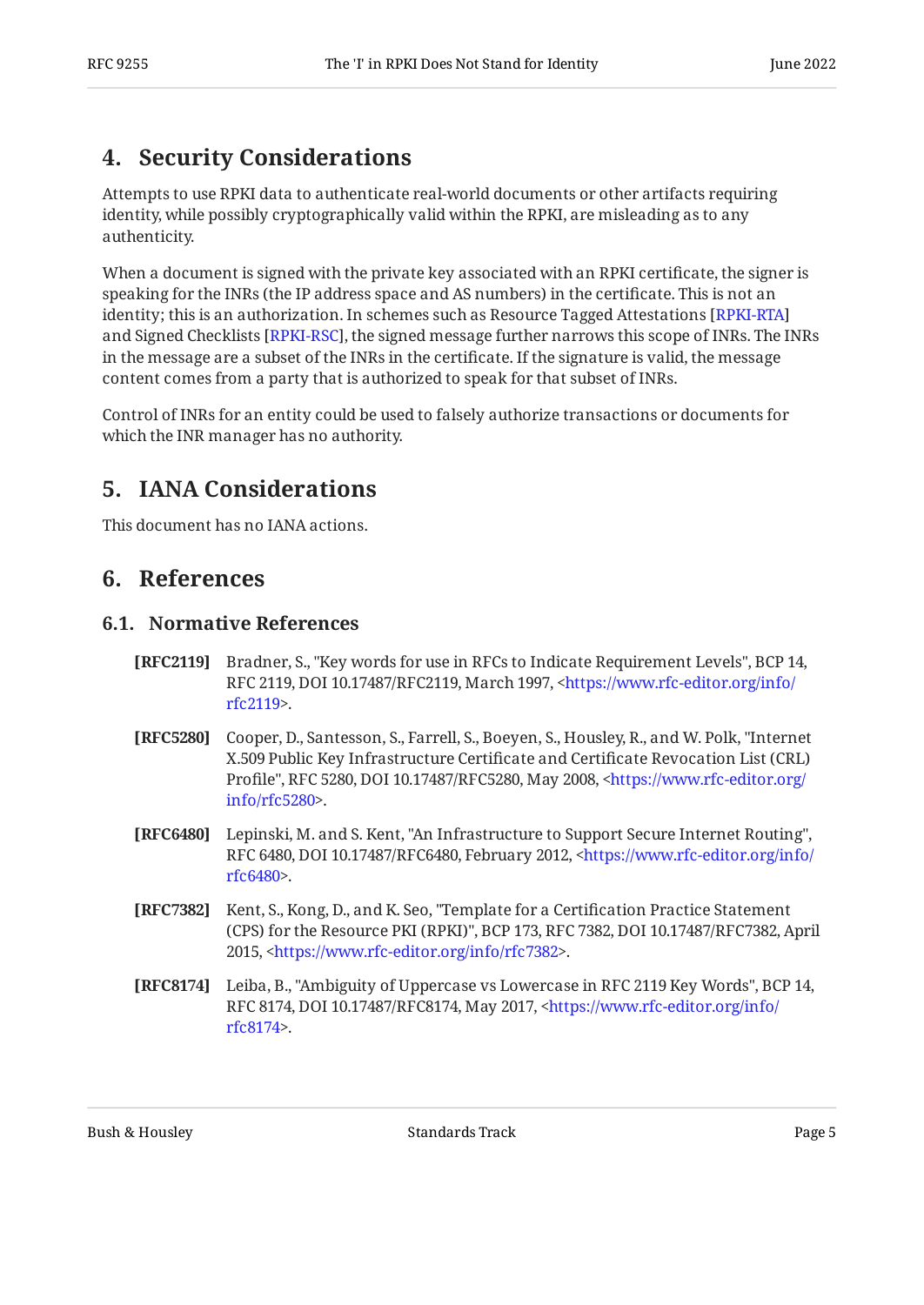<span id="page-5-3"></span>**[RFC8635]** Bush, R., Turner, S., and K. Patel, "Router Keying for BGPsec", RFC 8635, DOI 10.17487/RFC8635, August 2019, [<https://www.rfc-editor.org/info/rfc8635](https://www.rfc-editor.org/info/rfc8635)>.

#### <span id="page-5-0"></span>**[6.2. Informative References](#page-5-0)**

- <span id="page-5-8"></span><span id="page-5-5"></span><span id="page-5-4"></span>**[ASPA-PROFILE]** Azimov, A., Uskov, E., Bush, R., Patel, K., Snijders, J., and R. Housley, "A Profile for Autonomous System Provider Authorization", Work in Progress, Internet-Draft, draft-ietf-sidrops-aspa-profile-07, 31 January 2022, <<del>https:/</del>/ . [datatracker.ietf.org/doc/html/draft-ietf-sidrops-aspa-pro](https://datatracker.ietf.org/doc/html/draft-ietf-sidrops-aspa-profile-07)file-07>
	- **[RFC3912]** Daigle, L., "WHOIS Protocol Specification", RFC 3912, DOI 10.17487/RFC3912, September 2004, <https://www.rfc-editor.org/info/rfc3912>.
	- **[RFC6493]** Bush, R., "The Resource Public Key Infrastructure (RPKI) Ghostbusters Record", RFC 6493, DOI 10.17487/RFC6493, February 2012, [<https://www.rfc-editor.org/info/](https://www.rfc-editor.org/info/rfc6493) . [rfc6493](https://www.rfc-editor.org/info/rfc6493)>
	- **[RPKI-RSC]** Snijders, J., Harrison, T., and B. Maddison, "A profile for Resource Public Key Infrastructure (RPKI) Signed Checklists (RSC)", Work in Progress, Internet-Draft, draft-ietf-sidrops-rpki-rsc-08, 26 May 2022, <[https://datatracker.ietf.org/doc/html/](https://datatracker.ietf.org/doc/html/draft-ietf-sidrops-rpki-rsc-08) . [draft-ietf-sidrops-rpki-rsc-08](https://datatracker.ietf.org/doc/html/draft-ietf-sidrops-rpki-rsc-08)>
	- **[RPKI-RTA]** Michaelson, G., Huston, G., Harrison, T., Bruijnzeels, T., and M. Hoffmann, "A profile for Resource Tagged Attestations (RTAs)", Work in Progress, Internet-Draft, draft-ietf-sidrops-rpki-rta-00, 21 January 2021, [<https://datatracker.ietf.org/](https://datatracker.ietf.org/doc/html/draft-ietf-sidrops-rpki-rta-00) . [doc/html/draft-ietf-sidrops-rpki-rta-00](https://datatracker.ietf.org/doc/html/draft-ietf-sidrops-rpki-rta-00)>

#### <span id="page-5-7"></span><span id="page-5-6"></span><span id="page-5-1"></span>**[Acknowledgments](#page-5-1)**

The authors thank George Michaelson and Job Snijders for lively discussion, Geoff Huston for some more formal text, Ties de Kock for useful suggestions, many directorate and IESG reviewers, and last but not least, Biff for the loan of Bill's Bait and Sushi.

#### <span id="page-5-2"></span>**[Authors' Addresses](#page-5-2)**

#### **Randy Bush**

Arrcus & Internet Initiative Japan Research 5147 Crystal Springs Bainbridge Island, WA 98110 United States of America Email: [randy@psg.com](mailto:randy@psg.com)